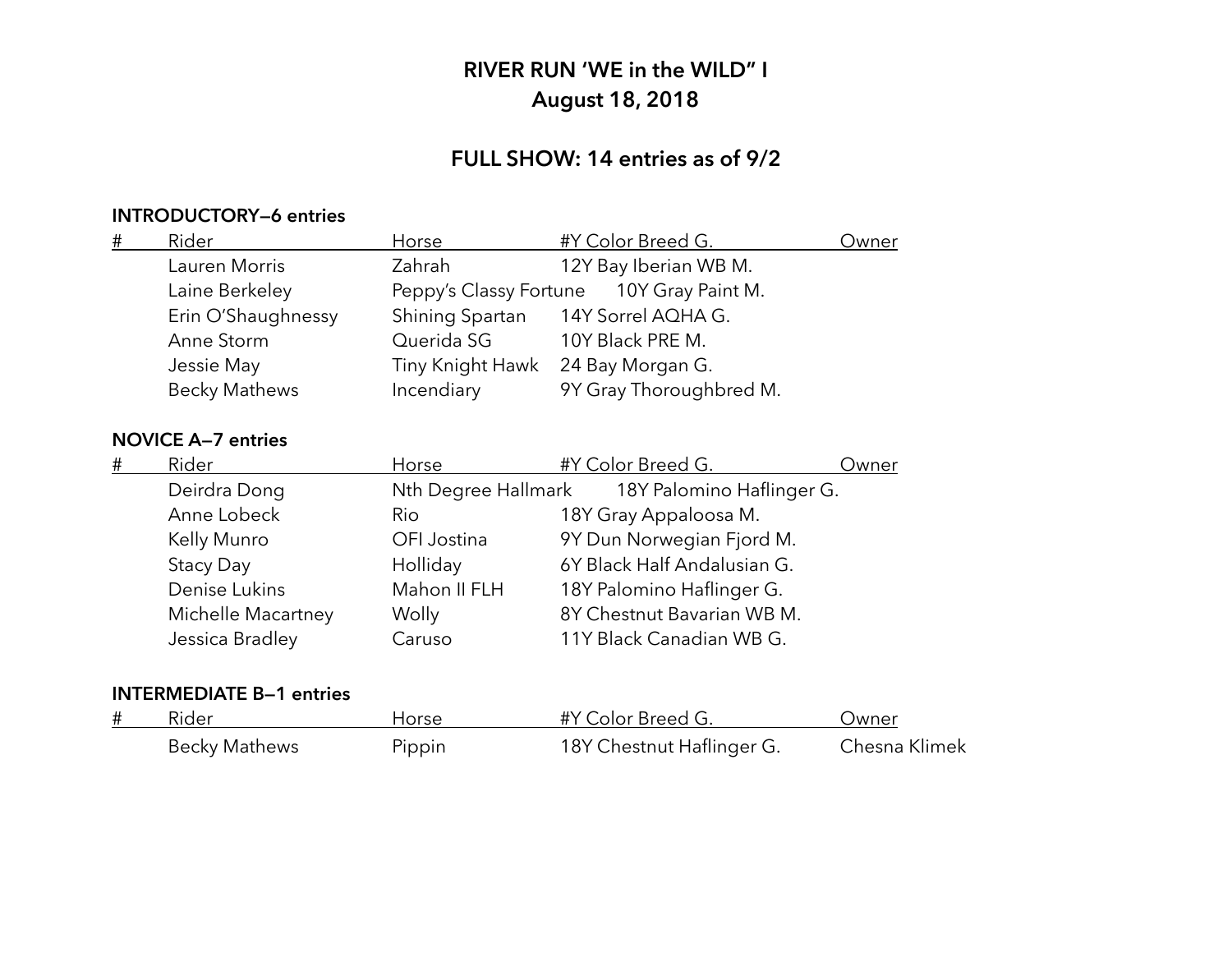## **DRESSAGE: 14 entries as of 9/2**

### **INTRODUCTORY—6 entries**

| # | Rider                | Horse            | #Y Color Breed G.                        | Owner |
|---|----------------------|------------------|------------------------------------------|-------|
|   | Lauren Morris        | Zahrah           | 12Y Bay Iberian WB M.                    |       |
|   | Laine Berkeley       |                  | Peppy's Classy Fortune 10Y Gray Paint M. |       |
|   | Erin O'Shaughnessy   |                  | Shining Spartan 14Y Sorrel AQHA G.       |       |
|   | Anne Storm           | Querida SG       | 10Y Black PRE M.                         |       |
|   | Jessie May           | Tiny Knight Hawk | 24 Bay Morgan G.                         |       |
|   | <b>Becky Mathews</b> | Incendiary       | 9Y Gray Thoroughbred M.                  |       |
|   |                      |                  |                                          |       |

### **NOVICE A—7 entries**

| # | Rider              | Horse        | #Y Color Breed G.                             | Owner |
|---|--------------------|--------------|-----------------------------------------------|-------|
|   | Deirdra Dong       |              | Nth Degree Hallmark 18Y Palomino Haflinger G. |       |
|   | Anne Lobeck        | <b>Rio</b>   | 18Y Gray Appaloosa M.                         |       |
|   | Kelly Munro        | OFI Jostina  | 9Y Dun Norwegian Fjord M.                     |       |
|   | Stacy Day          | Holliday     | 6Y Black Half Andalusian G.                   |       |
|   | Denise Lukins      | Mahon II FLH | 18Y Palomino Haflinger G.                     |       |
|   | Michelle Macartney | Wolly        | 8Y Chestnut Bavarian WB M.                    |       |
|   | Jessica Bradley    | Caruso       | 11Y Black Canadian WB G.                      |       |

| # | Rider                | Horse  | #Y Color Breed G.         | Jwner         |
|---|----------------------|--------|---------------------------|---------------|
|   | <b>Becky Mathews</b> | Pippin | 18Y Chestnut Haflinger G. | Chesna Klimek |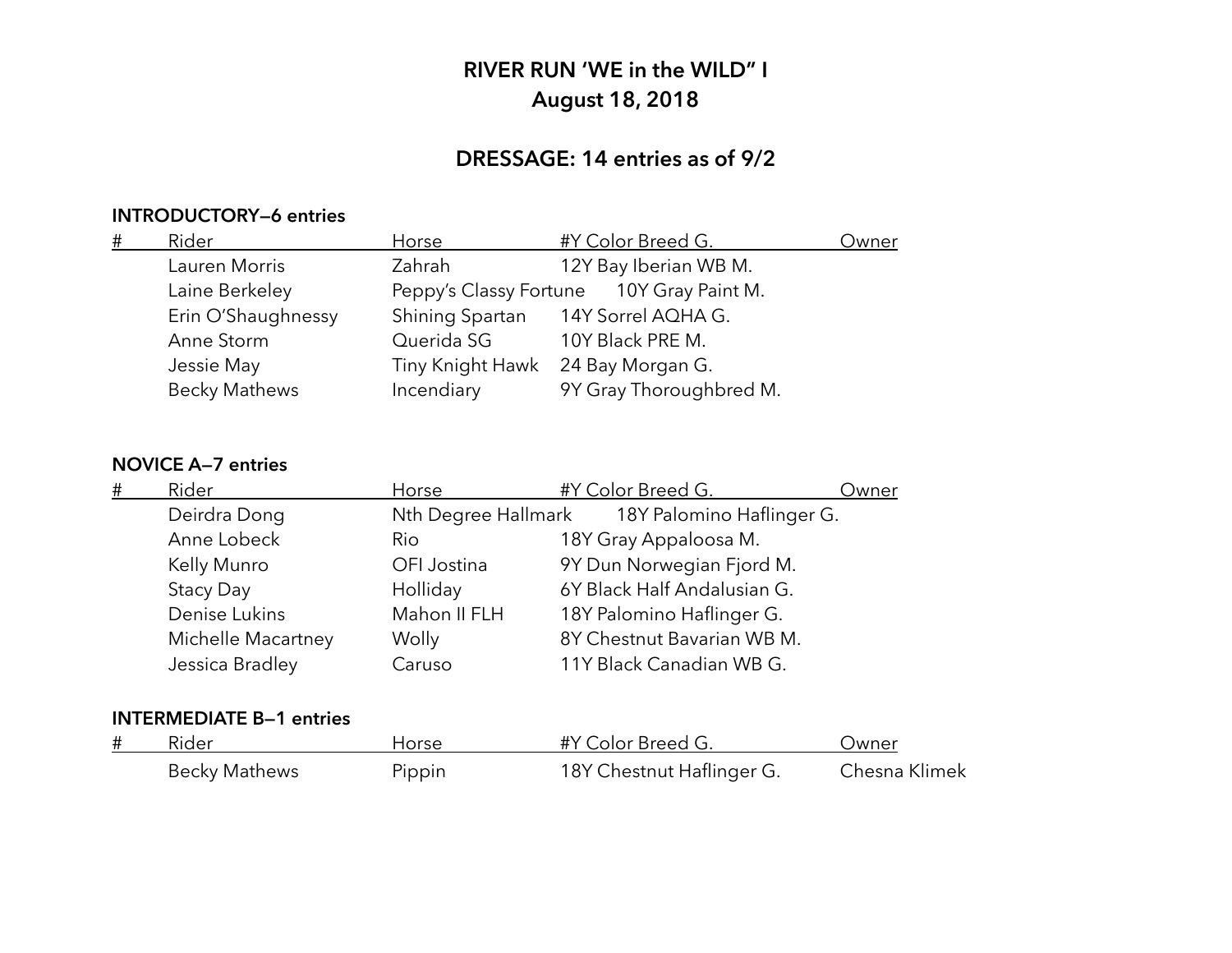## **EASE OF HANDLING: 19 entries as of 9/2**

### **INTRODUCTORY—11 entries**

| #            | Rider                | Horse                  | #Y Color Breed G.             | Owner |
|--------------|----------------------|------------------------|-------------------------------|-------|
|              | Lauren Morris        | Zahrah                 | 12Y Bay Iberian WB M.         |       |
|              | Laine Berkeley       | Peppy's Classy Fortune | 10Y Gray Paint M.             |       |
|              | Erin O'Shaughnessy   | Shining Spartan        | 14Y Sorrel AQHA G.            |       |
|              | Anne Storm           | Querida SG             | 10Y Black PRE M.              |       |
|              | Jessie May           | Tiny Knight Hawk       | 24 Bay Morgan G.              |       |
|              | <b>Becky Mathews</b> | Incendiary             | 9Y Gray Thoroughbred M.       |       |
| $\star\star$ | Kyra Gautesen        | Eutimio                | 10Y Gray Andalusian/Azteca G. |       |
| $\star\star$ | Tanya Robacker       | Echo Valley Nash       | 6Y Black/White Overo Shire G. |       |
| $**Y$        | Sylvie Macartney     | Coco Puff              | 23Y Liver Chestnut Pony M.    |       |
| $*$ LL       | Leah Macartney       | Bode                   | 12Y Blue Roan Pony G.         |       |
| $\star\star$ | Marjie Hicks         | Indy                   | 24Y Bay WB X G.               |       |
|              |                      |                        |                               |       |

#### **NOVICE A—7 entries**

| # | Rider              | Horse        | #Y Color Breed G.                             | Owner |
|---|--------------------|--------------|-----------------------------------------------|-------|
|   | Deirdra Dong       |              | Nth Degree Hallmark 18Y Palomino Haflinger G. |       |
|   | Anne Lobeck        | Rio          | 18Y Gray Appaloosa M.                         |       |
|   | Kelly Munro        | OFI Jostina  | 9Y Dun Norwegian Fjord M.                     |       |
|   | Stacy Day          | Holliday     | 6Y Black Half Andalusian G.                   |       |
|   | Denise Lukins      | Mahon II FLH | 18Y Palomino Haflinger G.                     |       |
|   | Michelle Macartney | Wolly        | 8Y Chestnut Bavarian WB M.                    |       |
|   | Jessica Bradley    | Caruso       | 11Y Black Canadian WB G.                      |       |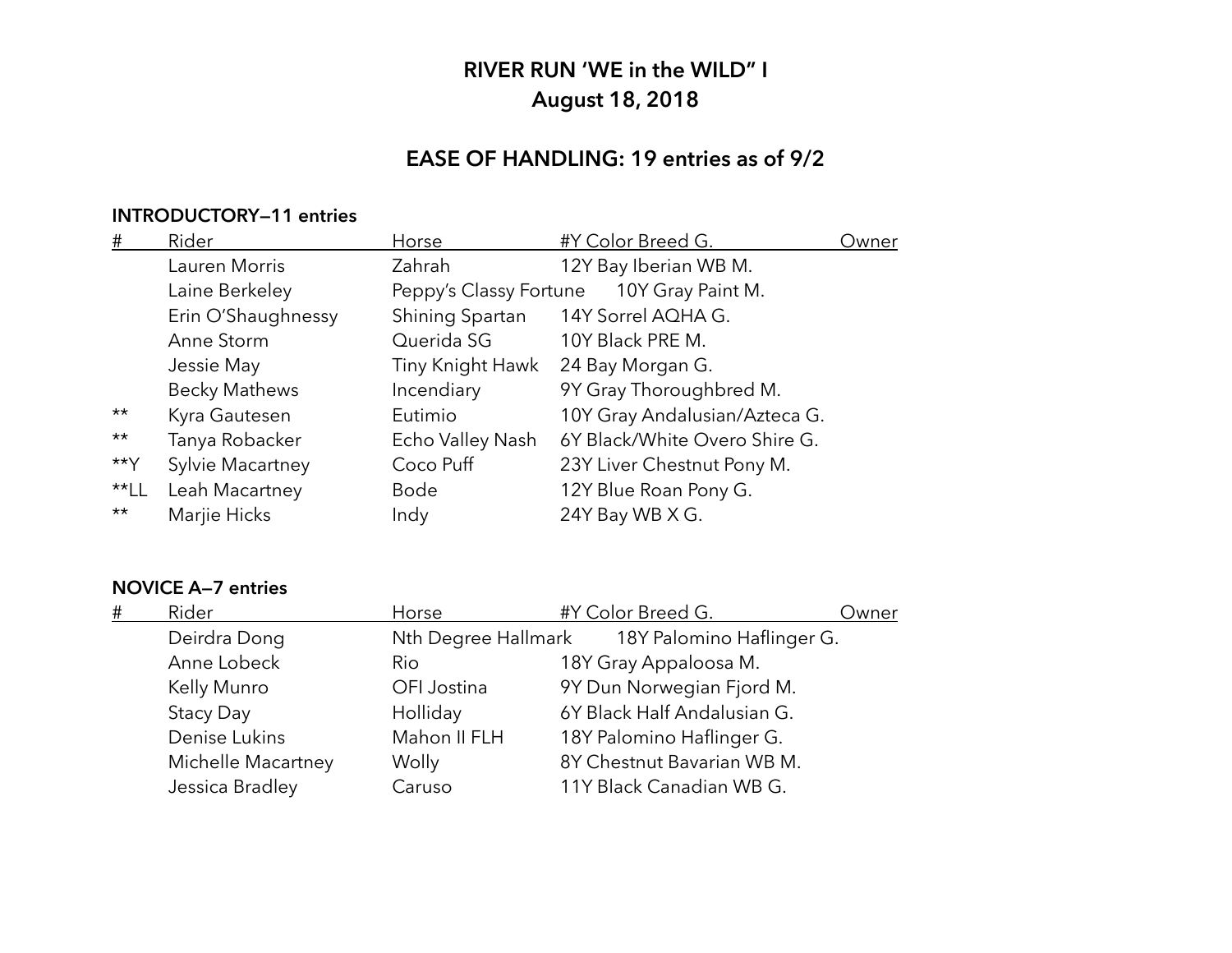| Rider         | Horse  | #Y Color Breed G.         | Jwner         |
|---------------|--------|---------------------------|---------------|
| Becky Mathews | Pippin | 18Y Chestnut Haflinger G. | Chesna Klimek |